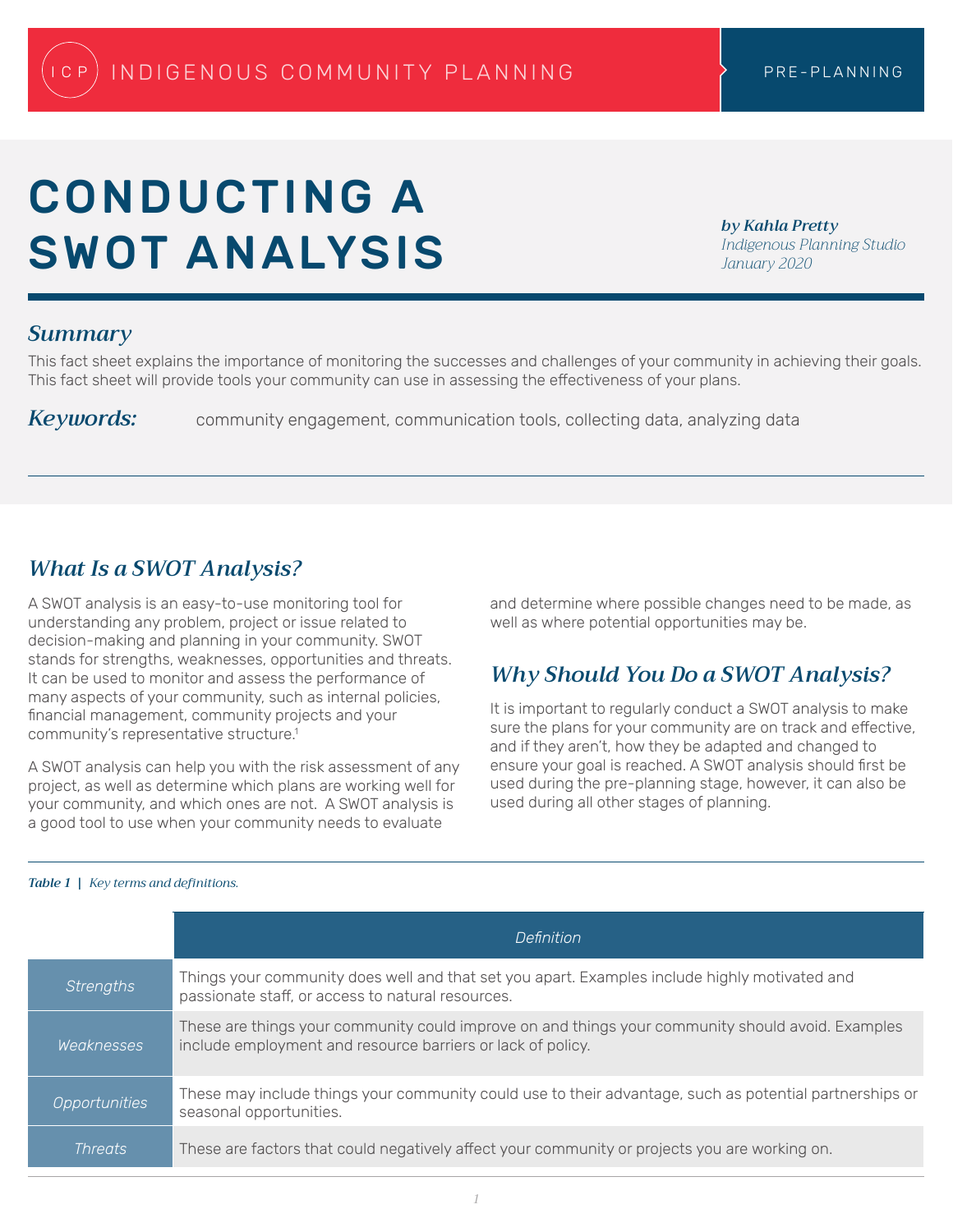<span id="page-1-0"></span>There are many factors that will come up throughout the planning process that could make it hard to compete a

*Performing a SWOT analysis as often as every 6 months will make sure you're not caught off guard by any internal or external factors*

project. A SWOT analysis will help you consider all the effects these factors may have, and help you formulate a plan to move forward. Performing a SWOT analysis as often as every 6 months will ensure that you're not caught off guard by any internal or external factors.

Conducting a SWOT analysis can help your community develop a

framework for measuring the performance of the plans your community has implemented.

## A SWOT Analysis Can:

- Focus on community goals;
- Monitor progress towards goals;
- Identify opportunities for making improvements; and,
- Report to First Nation members on the results achieved.

## *Internal Factors*

Influences originating within your community that could impact your planning process, such as:

#### Community Capacity

Some communities have more resources than others. This could include available staff or volunteers or the tools necessary for completing a job, such as a computer and software systems.

#### Natural Resources

The success of a plan can be dependent on resources such as land. It is important to ensure the land you have in your community is usable for the intended project.

## *External Factors*

Influences originating outside your community that could impact the progress of the project, such as:

## Financial Resources

# *Who Should Lead the SWOT Analysis?*

A SWOT analysis is a planning tool that should include Chief and Council, all employees of the community who are working on any projects, as well as community members working towards the objectives. Having many employees and members of the community participate in the SWOT analysis will ensure that multiple perspectives are included. With more people involved in the SWOT analysis, the chance of overlooking important factors that could potentially impact the success of the project is less likely.

One of the benefits of a SWOT is that it can be used to assess many important planning areas such as governance, lands and resources, health, social, culture economy and infrastructure and development[.2](#page-2-0)

For more information on monitoring strategies, see the *Monitoring Your Progress* fact sheet**.**

# *How Do You Lead a SWOT Analysis?*

The SWOT analysis is a starting point and should be used alongside other strategies in order to get a comprehensive understanding of the state of your community. One of the benefits of doing a SWOT analysis is that it requires few tools. You can perform a SWOT analysis with a large piece of paper (as shown in Figure 1), if that isn't available you can also use a chalk board, white board or individual index cards. You will also need pens and markers.



#### *Figure 1 | Strategy workshop. Source/Adapted from* (Olimar. "Strategy workshop 2018." Digital image. Wikimedia Commons March 4, 2018. Accessed January 27, 2020. [https://](https://commons.wikimedia.org/wiki/File:SWOT-analysis_at_Wikimedia_Suomi_strategy_workshop_2018_08.jpg) [commons.wikimedia.org/wiki/File:SWOT-analysis\\_at\\_Wikimedia\\_Suomi\\_](https://commons.wikimedia.org/wiki/File:SWOT-analysis_at_Wikimedia_Suomi_strategy_workshop_2018_08.jpg) [strategy\\_workshop\\_2018\\_08.jpg\)](https://commons.wikimedia.org/wiki/File:SWOT-analysis_at_Wikimedia_Suomi_strategy_workshop_2018_08.jpg)

Available funding can control when a project can start.<br>Draw out a grid with four quadrants on whatever you are using. If you are using index cards, use one index card for each letter of the SWOT analysis. If you are using a large piece of paper, a chalk board or a white board, strengths should be in the upper left corner, weaknesses in the upper right, opportunities in the bottom left and threats in the bottom right. Try to think of both internal factors and external factors that are affecting or may affect your community.